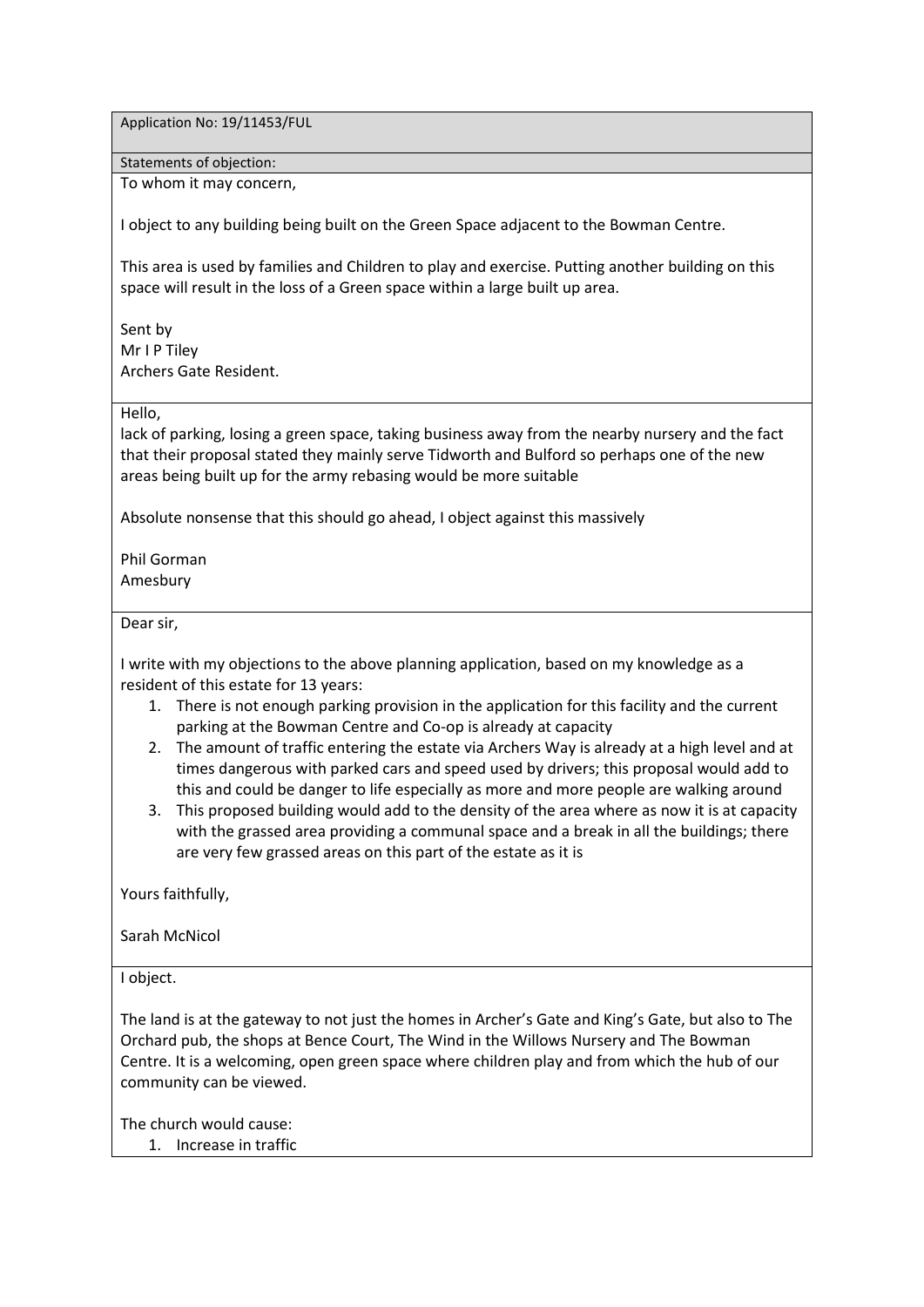- a. The site is at a busy junction on Archer's Way that serves the shops, the pub, the community centre and the nursery, as well as the flats above the shops, and the main entrance into the Archer's Gate and King's Gate developments.
- b. Archer's Way is narrow and drivers frequently have to stop to allow oncoming traffic to pass. It is also the only route through to two Primary Schools.
- c. Attendance at a church would cause a mass influx and exit of traffic all at the same time.

### 2. Parking problems

- a. The proposed 13 car parking spaces will be insufficient for a congregation of 150 plus staff.
- b. There are only about 80 parking spaces serving the shopping centre, The Bowman Centre and The Orchard and the flats above the shops and, while turnover of cars at the shops can be pretty fast, people will have trouble parking if the parking spaces are being monopolised by churchgoers and those picking up and dropping of kids.
- c. Presumably a church would also hold weddings, funerals and baptisms all contributing to parking problems.
- d. Anyone who thinks that "the scheme will also encourage more sustainable modes of transport such as cycling and walking" is deluded.

### 3. Noise

- a. The noise assessment carried out was with only the choir, and not the whole congregation. Consequently, the outcome of the assessment should not be viewed as minimal, but as intrusive.
- b. The houses opposite the site will suffer from the noise pollution.

### 4. General comments

- a. We do not need another 'focal point' for the community, nor do we need another nursery, nor another community centre. If the site has to built on we need something that will benefit the whole community of Archer's Gate and King's Gate.
- b. The most recent design of the church has increased not only its footprint but also its height and is not sympathetic to the surrounding buildings.
- c. A church is not an appropriate use of land in such a location.

I have read the first 40 of the comments on the application and cannot find a single one in favour of it. I hope that the Planning Officer will understand the strength of the opposition in the community to these plans and rule against them for once and for all. Thank you.

Samantha Covington (Miss) King's Gate, Amesbury,

### Good afternoon

We are writing in order to express our extreme concern following the submission of the above Planning Application.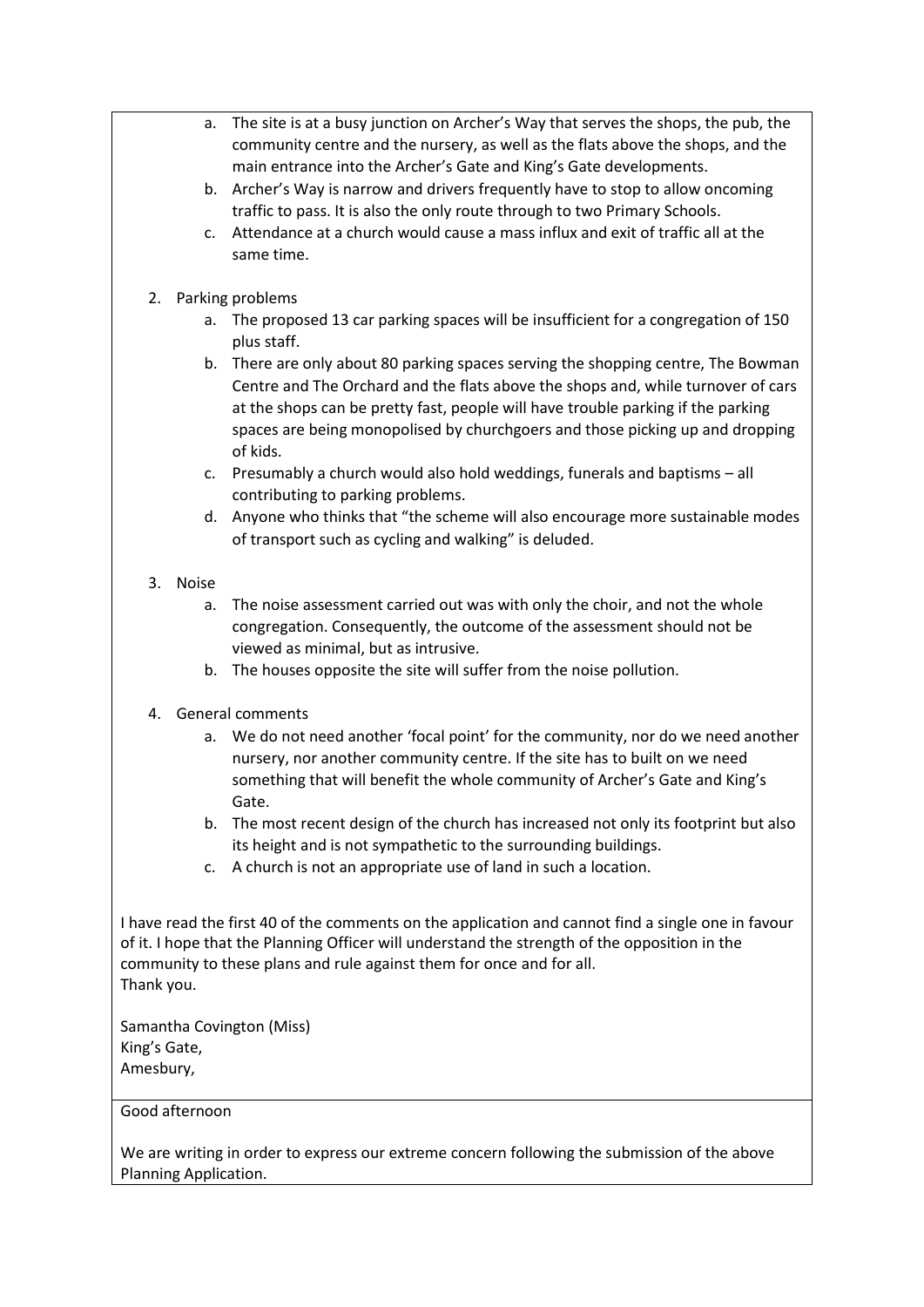Aside from the fact that the revised plans for the Church building appear to be significantly larger and more overpowering than that originally proposed, we have the deepest concern with regard to the issue of parking. We understand that the anticipated number of people attending for normal church services, which could be at any time of the day or evening, is around 150 plus staff, and those people attending would be travelling from places like Bulford, Larkhill and elsewhere, so assuming an average of 2 to 3 people in each vehicle, there could potentially be at least 60 + vehicles turning up and having to find parking spaces in this already congested area.

At certain times of the day especially, it would undoubtedly cause chaos as these vehicles would be in addition to existing vehicles belonging to residents who are parking there in order to shop and use the facilities in this vicinity. Furthermore, it would be completely wrong to include existing car parking spaces when determining feasibility of this planning application as we understand that some of the existing spaces are designated, and leased in some cases, to the Coop, the Orchard pub, takeaways, etc. and they are already heavily utilised as it is.

We are also concerned about the potential safety issues which would ensue from random parking in nearby roads, and on pavements which would inevitably occur; there are many children living at Archers Gate, and the dangers of illegal parking on pavements and elsewhere could prove to be disastrous. Has this been taken into consideration? Has consideration also been given as to how this situation would be made even worse when there are events such as weddings and funerals, etc.? Furthermore, they could take place when a function is being held at the Bowman Centre, for example, which would prove even more chaotic insofar as parking is concerned.

Further considerations to take into account are the noise factor when, for example, special events are being carried out in the Church, as well as the potential loss of privacy and light insofar as adjoining properties are concerned.

Whilst we appreciate that this would not usually be a planning consideration, we would nonetheless like to point out that we do not think that it is right and proper that this amenity area of land is used for anything else other than to serve the residents of Archers Gate; after all, there would be all pain and no gain insofar as residents are concerned, and we do not feel it appropriate that it is used for the purposes of the construction of a minority Church which will serve people living in other communities outside of Archers Gate. In the event that the Committee decides to approve this application, we have no doubt that this will not go down at all well with most residents at Archers Gate.

Thank you for taking the time to read our statement.

Kind regards

Valerie and Michael Holloway Archers Gate

My Name is Caroline Pollard.

I have lived in Amesbury for over 30 years and on the Archers Gate development for 12 years. This statement is to outline my strong objection to this planning application; indeed this objection is very much a reflection of the feelings of the majority of our community (as seen on the Archers Gate / Kings Gate Facebook page).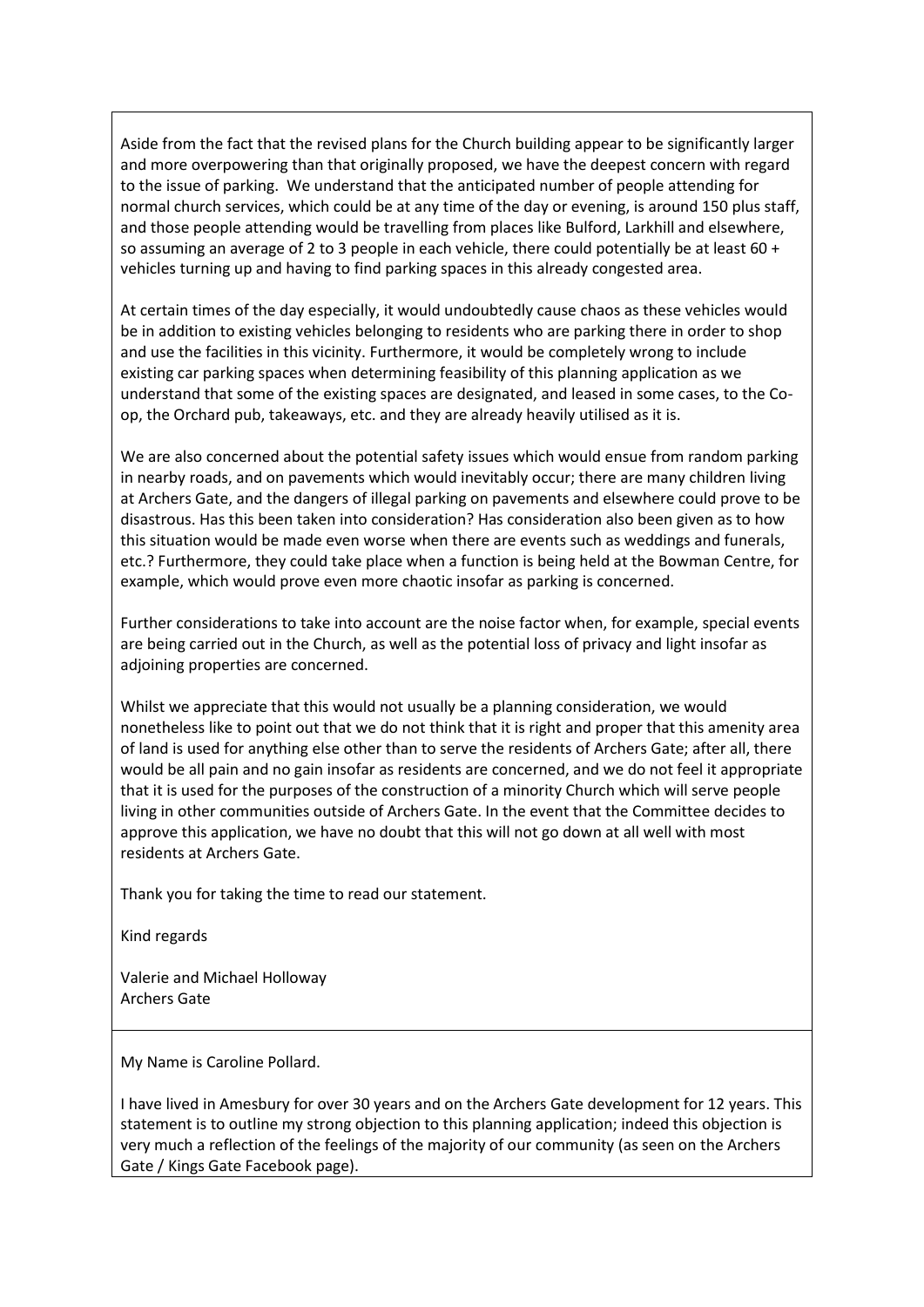We are against this application on the following grounds:

**Size & Scale –** This building is too large – considerably bigger than the plans previously approved. It will overpower the area, making it too congested & claustrophobic. There will be a loss of light and overlooking issues, due to the disproportionate scale & overall height, and its close proximity to neighbouring homes.

**Parking –** Parking in this area is limited and the strain continues, as the estate becomes bigger and the new school intake increases. The parking outlined in this application is woefully short of what the building will require and will have a negative effect on other businesses in this area, by unfairly monopolising other parking spaces. In the 12 years since I have lived on the estate, parking issues have become more apparent and the estate is still growing. Pressure on parking will also have a detrimental effect on parents access to the **School Walking Bus,** which up until now, has been one of the few positives in reducing congestion on the estate.

**Traffic Congestion –** Access to the estate is poor & limited; roads are narrow and cluttered. The junction next to this area is a bottleneck and inconsiderate parking makes access an obstacle course for drivers. Highway & pedestrian safety is already a major concern and is regularly reported to Town Council meetings & the Police.

**Noise –** This facility will generate noise disturbance. Services are loud & lively by nature. While I have nothing against the religion itself, to inflict this noise on such a regular basis, on the residents living close by, is unacceptable. Any restrictions imposed in respect of noise, will be almost impossible to enforce and noise will become a further blight in the immediate area.

**Antisocial Behaviour –** This building will overdevelop this area, which will cause an increase in antisocial behaviour, as well as the police's ability to address it. A more open space approach is necessary in this area, to enable the Police to continue their work in protecting local residents.

**In summary;** this application contains a building that is too big, lacks sufficient parking, will exacerbate highway & pedestrian safety issues, contribute to noise levels that are unacceptable in a residential area and make the area more difficult to police, particularly in respect of antisocial behaviour.

### Thank you

Caroline Pollard, Archers Gate,

Thank you for the opportunity to provide a statement to address the planning committee. I write on behalf of Marston's PLC to re-iterate their **object** to the planning application. Marston's PLC are the owners of The Orchard public house which is located directly opposite the site and within the local centre at the heart of the community.

Marston's objection is on the basis of principle of development, parking provision and design.

1. Principle of development

The original planning permission for the local centre included floor space for community uses. A nursery is not a community facility, it is a private enterprise and therefore not supported in this location.

The applicant has not provided any statement or evidence to set out that there is an additional need for the proposed nursery places within the local area. No capacity assessment has been carried out that demonstrates that there is a shortage of places or indeed that a surplus in demand. The 2016 permission has expired. The fact that the development has not been delivered demonstrates the lack of interest from providers in delivering additional nursery facilities. The unit could be built and found to be unviable and the owner needing to consider alternative uses which would not be community uses. Page 2 of 3 Cerda Planning Limited registered in England No 06519953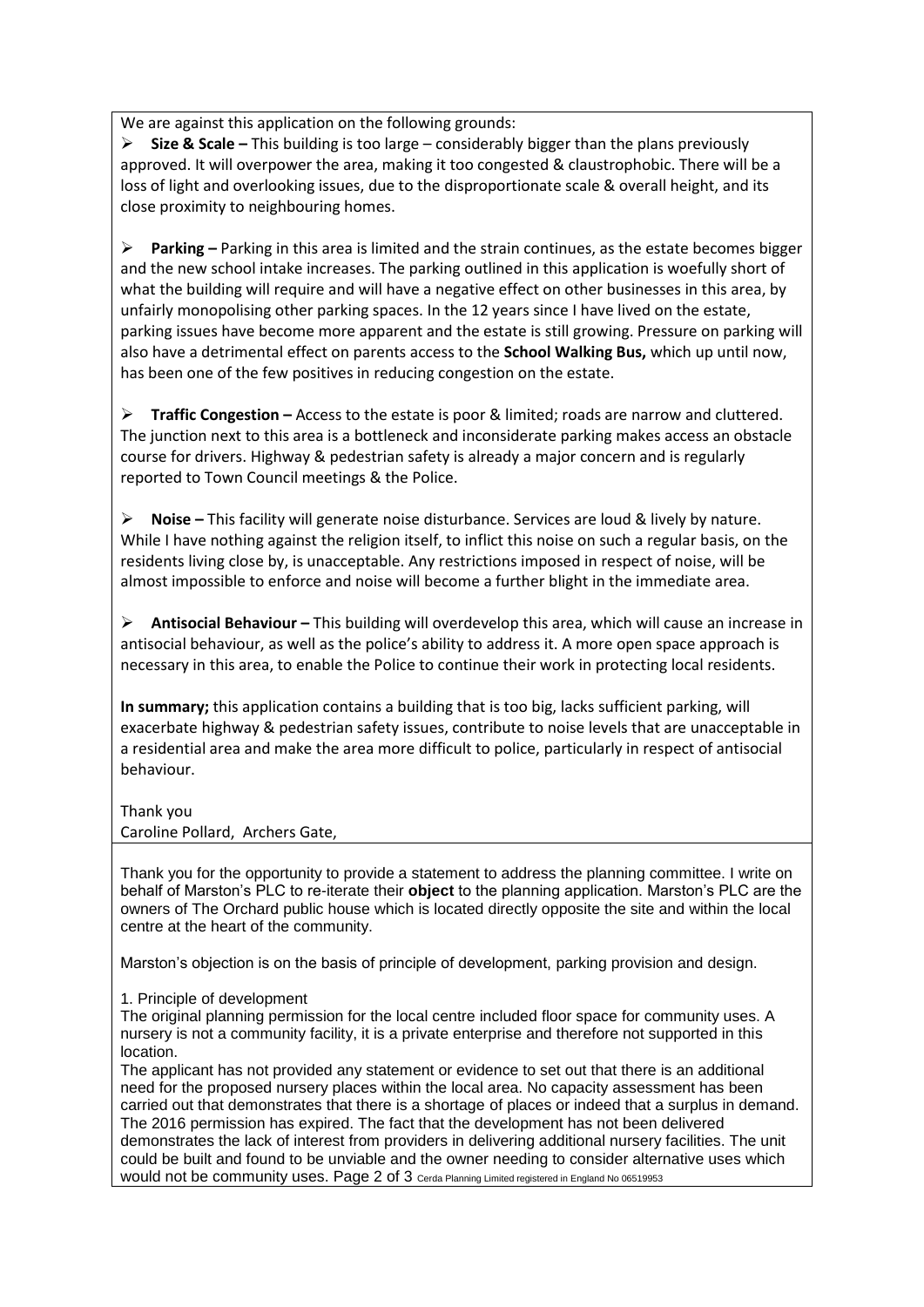### 2. Parking provision

The car parking survey took place over 9 days which included a bank holiday. It is not clear if the week in question also fell on the school half-term holidays. This does not evidence average car parking on weekdays which skews the results.

The potential for car parking associated with the nursery should be tested over a greater period than the AM and PM peak to consider the higher levels of car parking from the surrounding uses. Furthermore, the technical note does not consider the forecast growth associated with the existing centre from the continuing development of the wider site. Once the dwellings across the wider site are completed, the car parking levels will be higher and therefore the additional development proposed would have a greater impact than that which is being tested.

### 3. Design and appearance

Whilst the palette of materials is more in-keeping with the surrounding buildings than that previously submitted, there is still significant concern regarding the bulk, mass and scale of the building as well as the visual appearance of the site as a whole.

Despite the new massing of the elements of the building, it would still appear as a highly prominent feature comparative to the surrounding residential units. The surrounding residential units have clearly been designed with a greater scale compared to elsewhere which is synonymous with buildings fronting onto public spaces to create a sense of place. The relationship of the dwellings to the prominent building would create a contrived incongruous appearance contrary to the wellplanned appearance of the wider site.

The development proposes to remove a substantial level of soft landscaping/open space which presently is a positive characteristic of the area. The proposed development seeks to maximise the developable area of the site with no regard for the effect on the character and appearance of the area.

Conclusion

Marston's PLC object to the planning application, along with the ward member, parish council and 64 members of the public, and urge members to refuse the planning application.

Richard West – Cerda Planning

The points detailed in this statement were mirrored and received 14 times by: L Walters, L Bradie (same person),

M Walters (twice)

E Reynolds (twice)

R Newton

A Westley

C Timperley

A Bradie

C Hann

P Gorman (second statement submitted)

L Newton

P Gorman (twice)

I fully object to the title planning permission request and the development as a whole.

The reasons for my objections are obvious and listed below:

 The **land is used** by residents and visitors and forms the gateway to Archer's Gate and King's Gate, The Orchard pub, the shops at Bence Court, The Wind in the Willows Nursery and The Bowman Centre. It links all facilities.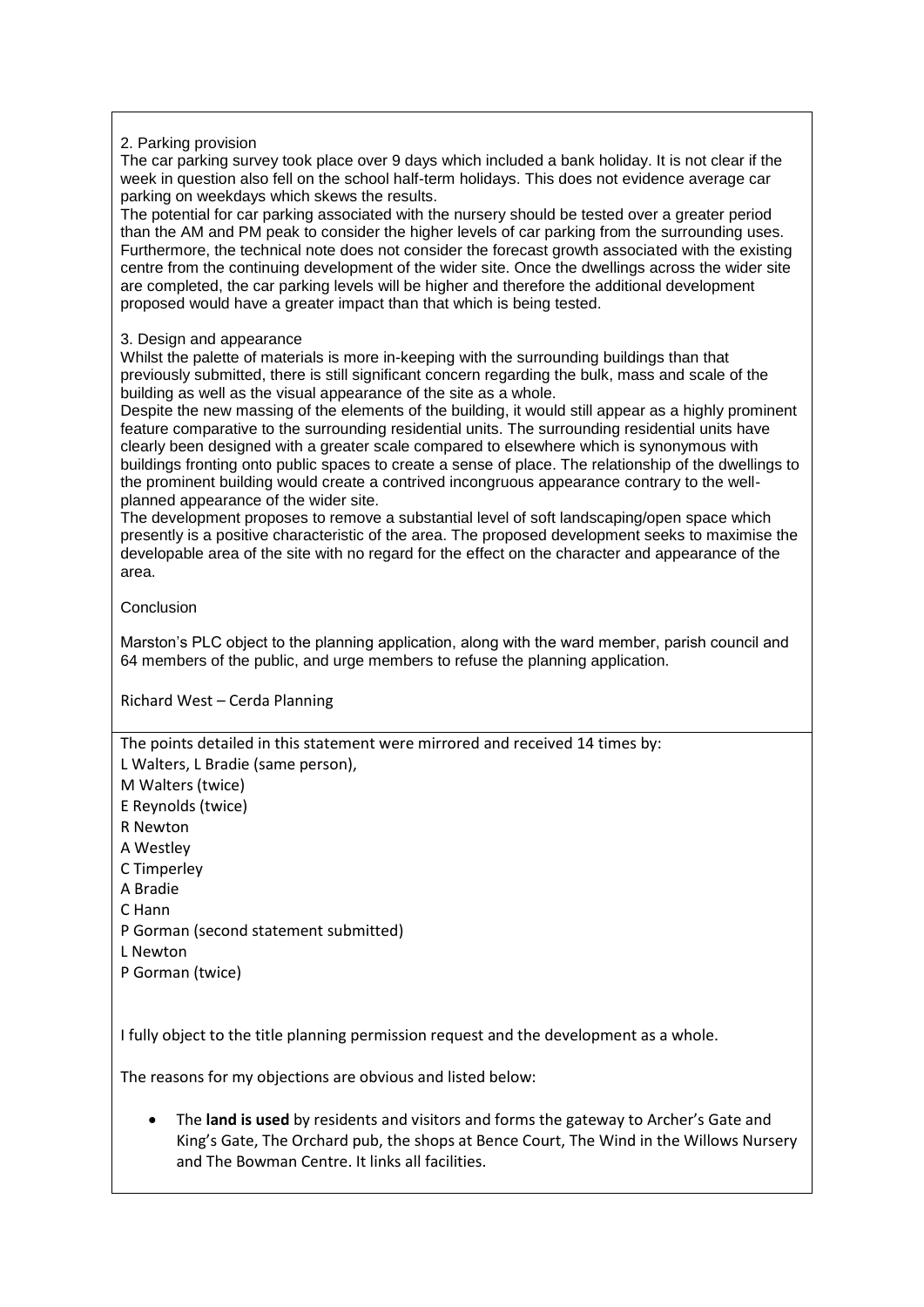- **Green space** is more important now than it's ever been, and should be left in place in accordance with the Governments Green Space Directive.
- The Church would directly cause an increase in **Traffic** (worshiping times, children dropoff collection, events) which would annoy and endanger residents and visitors and devalue our area.
- The Church would directly cause an increase in **Parking** at Bence Court and Bowman Centre Carparks, and potentially the surrounding residential areas – rendering new (the planned and pitiful 13 spaces) and existing car parks insufficient (they are already borderline insufficient in busy periods which would annoy and endanger residents and visitors and devalue our area.
- The Church would directly cause an increase in **Noise** (worshiping times, children dropoff/collection and events) which would annoy residents and devalue our area.
- The Church would have a tangible **Environmental Impact** increased pressure on waste disposal and the environmental impact of a Tidworth based congregation using private transport (public transport is unlikely) travelling to Amesbury.
- We do not need or want another church, another nursery, nor another community centre. The fact there is already what appears to be an established congregation excludes the residents of KG and AG. The addition of another nursery, although within fair competition rules, is unfair on a establishing business of the same kind which is not at capacity.
- The design of the church has increased in footprint and height and is not sympathetic to the surrounding buildings.
- If the views of all who have objected in the past and now are ignored, the design must be drastically reduced and all mitigation put in place to prevent reducing the living standard and house value in the vicinity.
- Ideally please reject all planning permission applications and move to purchase the land for the residents and visitors of Archers and Kings Gate.

### Good evening,

I am writing to formally **object** to the proposed church to be situated close to the Bowman Centre on Archers Way.

I am a resident on Archers Way and recognise, immediately, that there is a parking problem. There are already too many cars on the road and not enough space; so little room in fact that I have already had one car damaged whilst being parked outside of my house. I fear having yet another (in my opinion, hugely unnecessary) building on the very small part of nice greenery that we have on Archers Way would further compromise the space available for residents of the area.

There are already a number of churches in Amesbury and I **do not** think that number is low enough to warrant the construction of another. There is no viable reason that I can see that this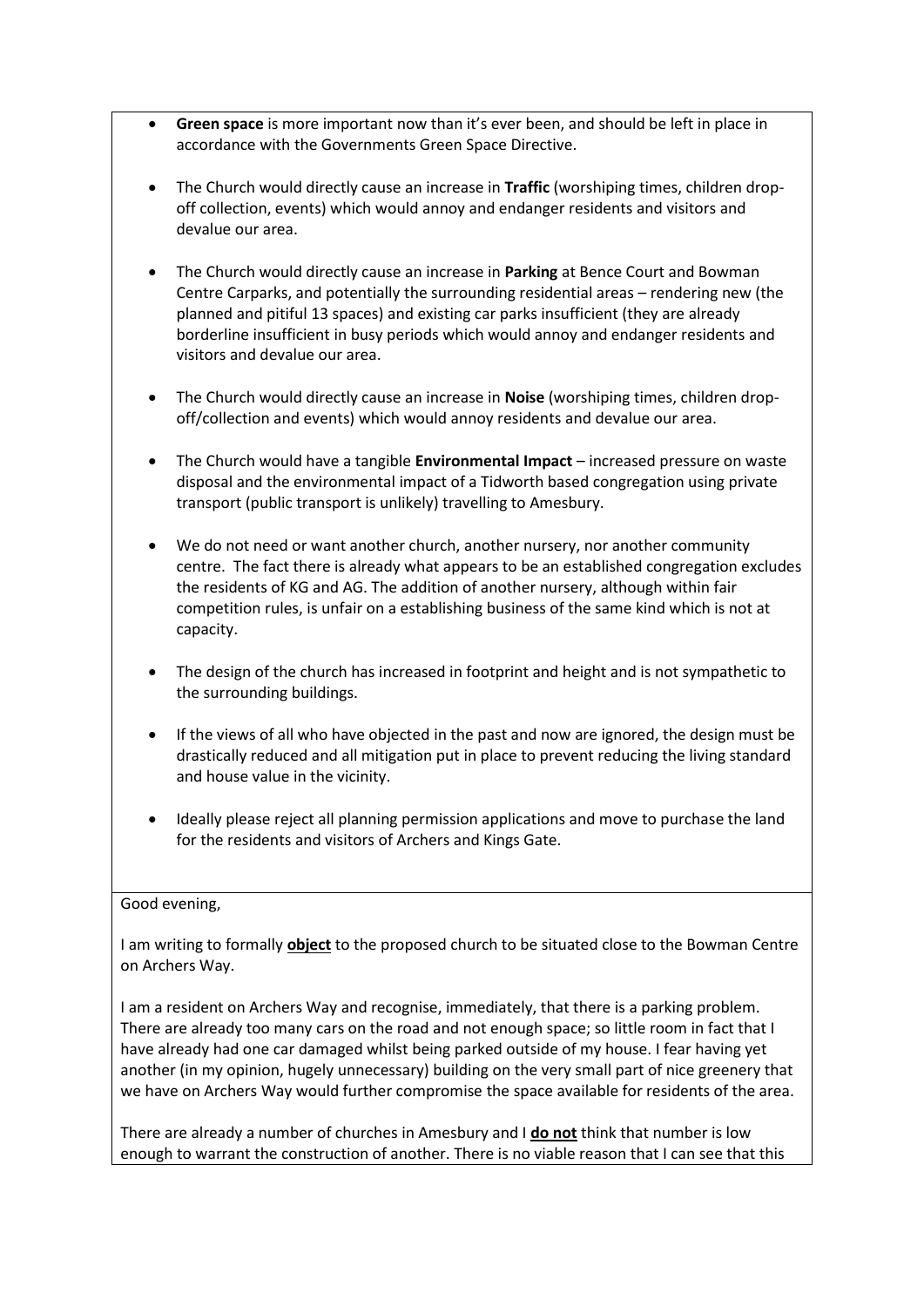should go ahead. I do not see a requirement, nor have I heard or read anything about there being one either.

There are too many high buildings on the estate currently which already block out the sunlight and one more will not help.

To sum up, **I do not think this planning application should be approved** because :-

- There is already a lack of space for parking which this will contribute to massively.

- The small amount of nice field area will be taken away and ruin the overall look of Archers Way, the shopping area and the public house.

- There are already a number of churches in Amesbury.

- I have neither read or seen any comments, press releases or statements claiming that there is a requirement for yet another church in Amesbury.

- There are already too many buildings confined to a small area on the estate and this will only contribute to the problem.

- The noise this building will generate will be grossly unacceptable to residents.

- The Bowman Centre can surely host religious gatherings without the need to construct an entirely new building.

- To link with the parking issue, traffic is and will continue to be a big issue on the estate - this will not alleviate that problem, only contribute to it.

- I fear approving this application will cause people, including myself, to look at potentially moving out of the area and therefore this will cause a loss of council tax revenue from households.

I very-much welcome any reply or response. Kind regards

Joe Hedley

I object to this development, primarily on the grounds of road safety and access for the remainder of the Archers Gate estate. I have read the committee report for this application, and must challenge some of the statements made in the Highways section and their impact on the flow of traffic on Archer Way. Archers Way is the primary access road for hundreds of dwellings and free flowing access is essential for both daily use and **emergency access**. Access is already limited by on street parking, with the estate designed around a single space for each property, though in keeping with modern life many households need 2 or more cars. The width of the road means a car parked on street blocks the access in one direction and cars must wait to pass. Traffic already grinds to a halt around school times.

The committee report noted my observation from my previous planning objection that there is a curvature in Archers Way, **but does not address it in any way**. The curvature of the road combined with buildings on the inside of the curve, illustrated in the following 2 photos, creates a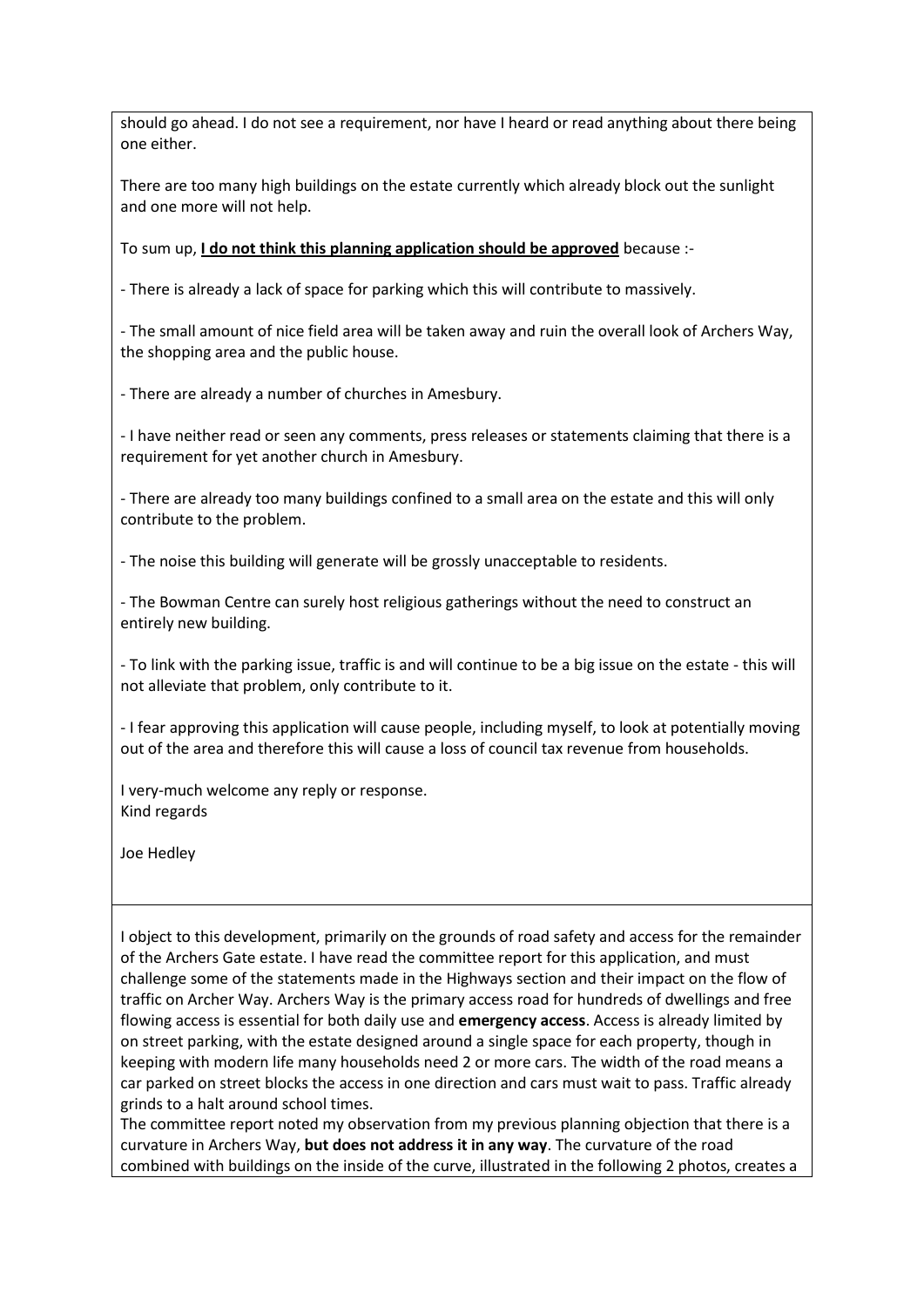hazard. These show the view slightly obscured with just 3 cars parked. Pre COVID-19 there were times when more cars parked here and it became necessary to start passing the cars without being able to see what is coming. This results in mounting pavements, reversing, and frustration for drivers and pavement users.



*Approaching from the west* 



### *Approaching from the east*

The Highways response admits "The result of this could lead to a small number of vehicles parking on the public highway, most likely on Archers Way", and these photos illustrate that the said small number of vehicles will have an enormous impact on access along this crucial road. The number and frequency of cars parking here will also increase due to the following:

- Some of the existing car parking is further from the church than Archers Way, which runs directly adjacent to the site. This parking is also not immediately apparent to drivers arriving at the car park. It is not realistic to assume they will fully explore the car parks before using Archers Way.
- The report states an average of 4.2 people were using each vehicle travelling to the existing site, and extrapolates this to the new site. This number is a highly questionable estimate of real car use.
- The existing car parking is already used in part by residents on or nearby Reasons Row.
- Local buses are unlikely to offer a suitable return service for site users, and I have never seen a bike in the existing racks by the Bowman Centre or Co-op and similar behaviour should be assumed for this church.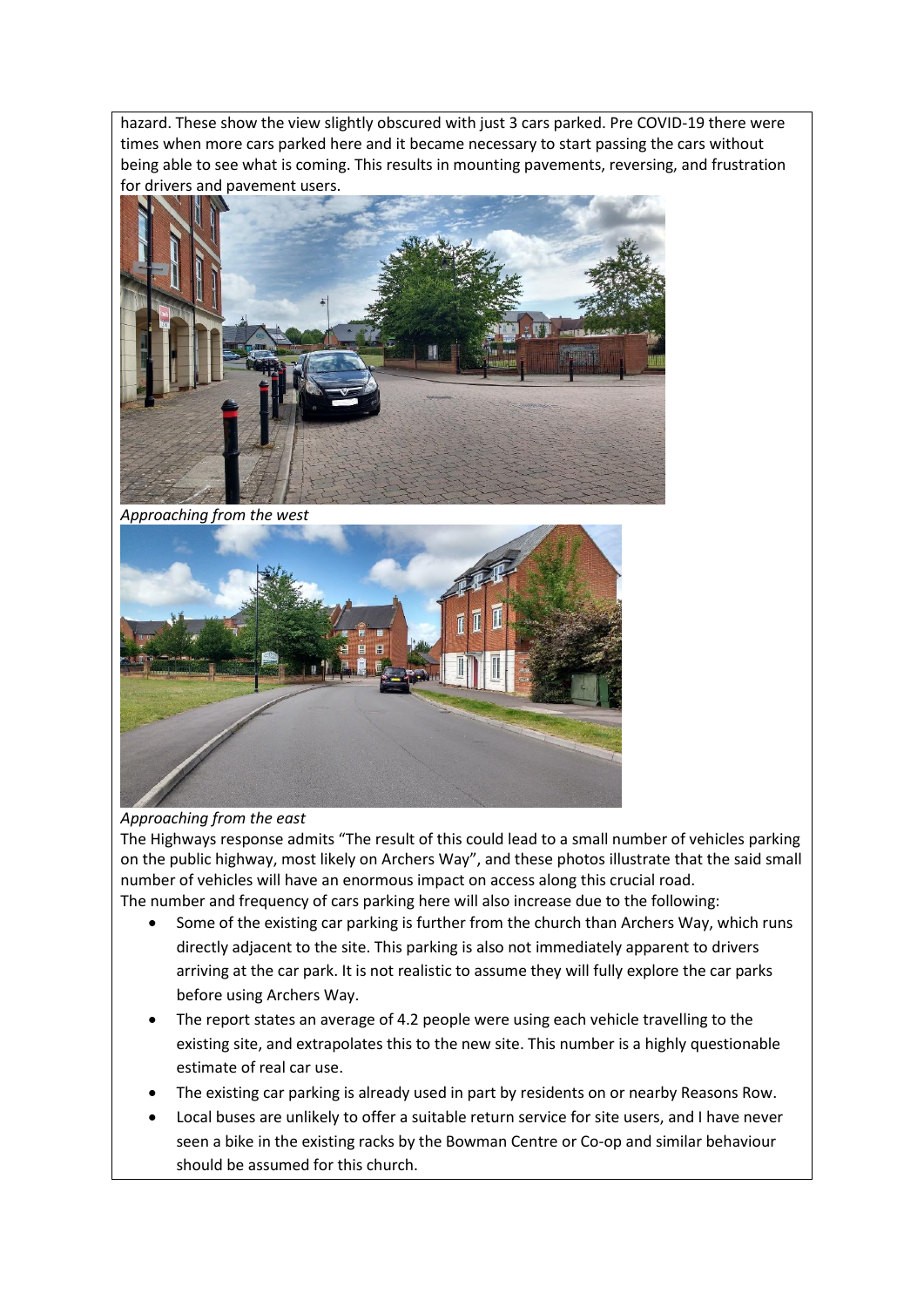The Sunday Service times will directly clash with the busy Sunday lunch period for the pub, where tables must typically be booked in advance.

This development therefore is likely to result in a traffic bottleneck on the entry point to a large estate which will result in riskier driver behaviour, frustration for residents across the entire estate, and most critically reduced emergency access. **The existing road design has not been considered properly.**

C Harris

Amesbury

| . <del>. .</del>       |  |
|------------------------|--|
| Statements in support: |  |
| To whom it may concern |  |

I am Mr Foster Osei. I moved to the United Kingdom from Ghana in2007.I joined the Army the following year and served until 2014. Upon my arrival to the United Kingdom the only family or friend I knew was a classmate in London.

During my time in the Army I served in Larkhill, Bulford and Tidworth. After the end of my service I settled in Amesbury from 2014 until now.

I write in support of the approval of the planning permission for Living Grace Ministry. I got to know Living Grace Ministry around the year 2010. Since I started attending Living Grace Ministry Church, I have felt welcome and part of the church and the community like never before. The entire church has been a pillar of virtue in my life, my wife and kids.

Living Grace Ministry has made me feel at home. Because it is a multinational (multicultural ) church it is very diverse and blends everyone in. The church is one of the main reasons why my family and I decided to stay locally in Amesbury after the end of my service. I am very much indebted to Living Grace Ministry, because they have helped me to become a better person and blend very well into the community. The church has long been integral part of my life and family, Hence the reason I called the church my home.

Living Grace Ministry have helped with community and social events in which I have invited most of my neighbours and they have all showed their appreciation, in expressing how much they felt welcomed. Living Grace Ministry helps make a difference in people's everyday lives, which also benefit the community as a whole by their good teaching. The Church encourages goods deeds, helping each other, connecting people together in the community and teaches people to act in a moral way.

In view of the above, I know the church will be a great asset to individuals in the community, which will in turn benefit the community as a whole.

Yours Sincerely, Foster Osei

To whom it may concern,

This is a representation in support of the planning. I am emailing as a resident of Kingsgate in Amesbury. I understand there is an ongoing planning application to build the Living Grace Ministry on the piece of land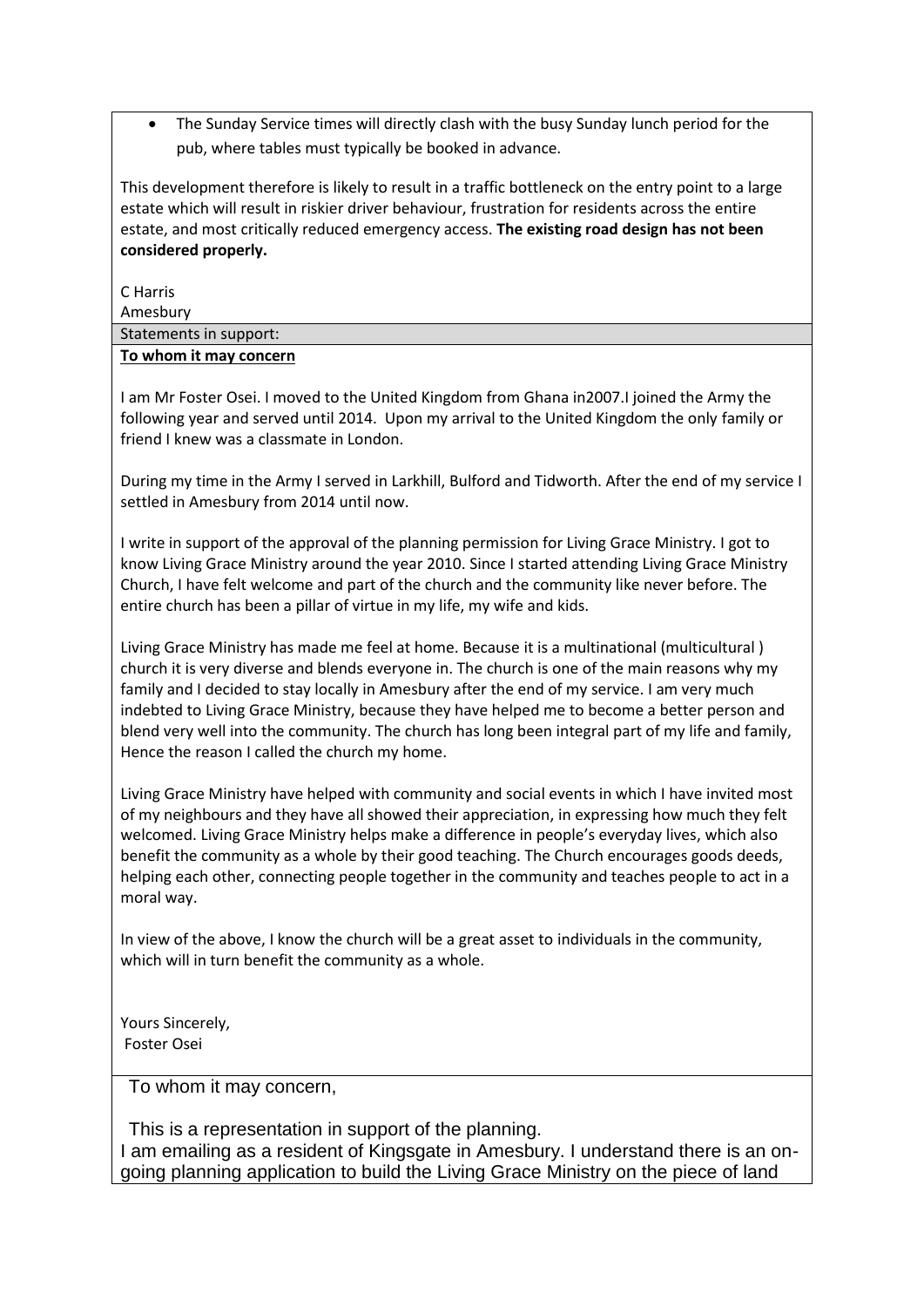opposite the Co-Op on Archers Gate. Being apart of various local social media pages it has become evident to me that many seen to be opposing these plans and so I wanted to get in contact to provide my support.

The estate that now consists of Archers Gate, Abbey Green, Kings Gate etc is getting bigger and bigger and there is still a large amount of land to be built on over the coming years. We have just one nursery on the estate and just one community hall and I do not believe this will be sufficient given the growth of residents and continued building of new properties. The estate is full of families of all ages and I can only see the benefits that a new community centre/nursery will bring to everyone. The facilities it will provide will only give residents an increased variation of services and opportunities which I only see as a positive thing.

I also think its important to mention the diversity that Living Grace Ministry will bring to the area which I personally feel is extremely important and something to celebrate and support.

I sincerely hope the negativity surrounding the plans does not hinder the on-going planning permission and I will be keeping an eye out for some positive news on it!

Thank you for your time.

Kind regards

Katie Dickinson Amesbury

Statement to be read to the Committee on behalf of the applicant

### **Councillors**

We live in strange times but it is hoped that this application will be seen as offering a positive contribution to Kings Gate doing its part to strengthen the community by helping people to socialise, support and develop themselves, and in embracing diversity through its multi-ethnic and multi-race congregation.

The Planning Officer's report identifies a number of issues some of which have also been raised by local residents. Whilst the report thoroughly addresses these it is felt some additional remarks from the applicant would be helpful on those that attracted most comment.

### **Principle**

The applicant has always felt that as a local centre this was an entirely appropriate location for a church which is traditionally an integral part of a community and which is why the applicant purchased the site. The addition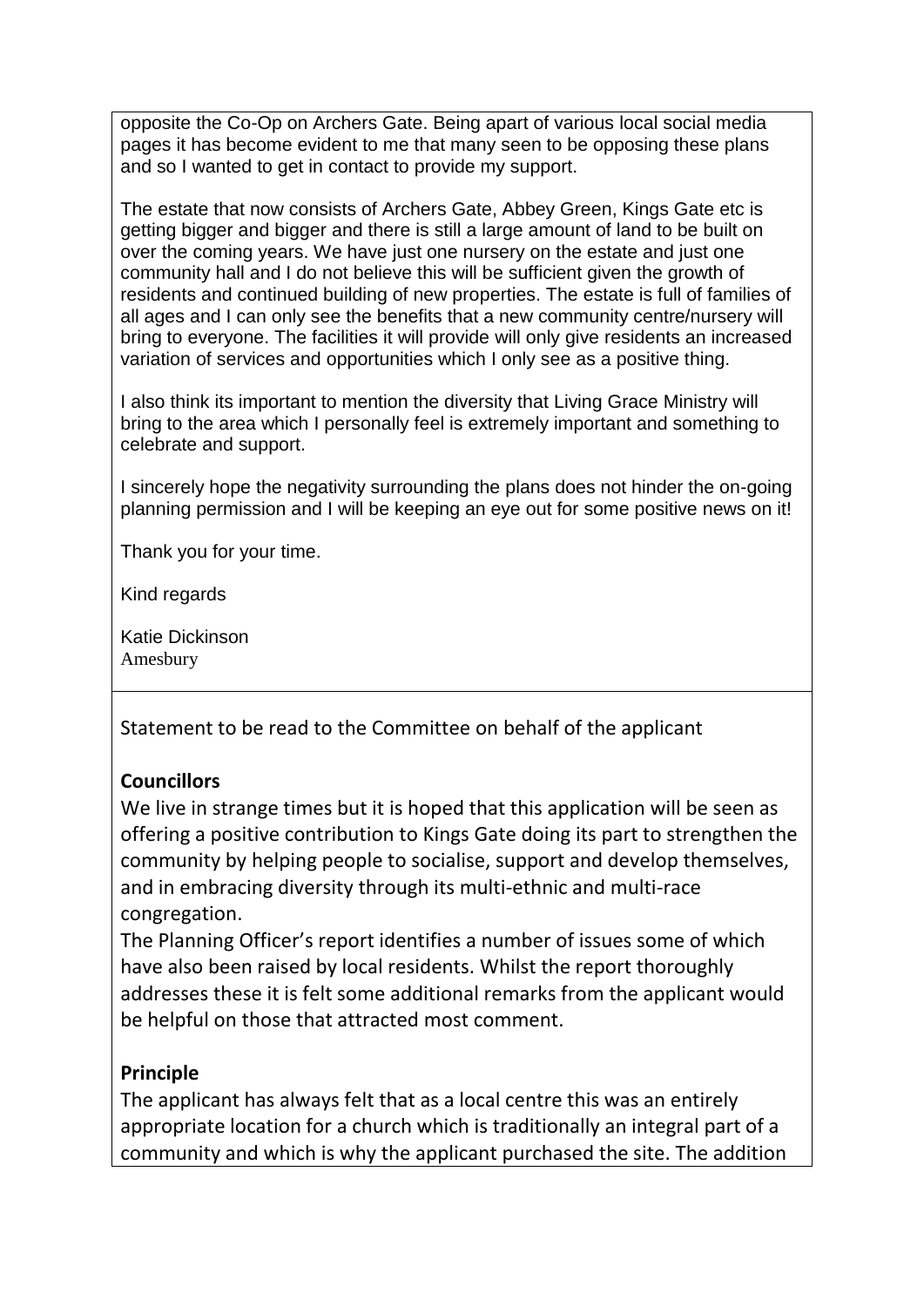of a church would complement the other existing uses in the centre ensuring that every aspect of life's day to day needs can be met.

# **Character and Design**

As set out in the Planning Officer's report the design has been a challenge in trying to find the right fit. The proposal now in front of you seeks to both ensure that the building is in scale to its surroundings and yet has the right visual presence to communicate both its function and potential importance. You can see from the drawings that its height accords with the scale of the surrounding commercial and residential buildings whilst the towers are suitably restrained appropriate for this type of building in this location. **Neighbours amenities** 

Many objections raised the current state of the site as being a green space. As you will note from the officer's report this centre was planned with a building intended for this site and where planning permission has previously been granted for a church on this site.

The use of the church will be same as that of any other Christian church. Services are held on Friday evening and Sunday during the day with some weekday evening use for small groups. Occupants will sing during services and choir practice and the building is designed and will be fitted out to reduce noise.

Similarly the sound of young children is proposed to be controlled through conditioning hours of use that will accord with the neighbouring nursery. Not forgetting that the site is part of a local centre where it will become part of the ambient sounds.

# **Highway safety**

Considerable mention has been made of the limited parking on site. Firstly, as has been set out, the hours of operation of the nursery and the church are different so there is no doubling up of use. The applicant's existing meeting place is in a far less sustainable location and as part of a local centre there is far more potential for shared travelling, walking and cycling . The applicant has offered to use mini-bus transport as part of a travel plan that would be conditioned in any permission.

We thank you for time in considering this matter and that you find sufficient merit in a scheme for a new church in the Kings Gate community.

Simon Rutter (Planner) On behalf of applicant

Parish Council Statement (objection):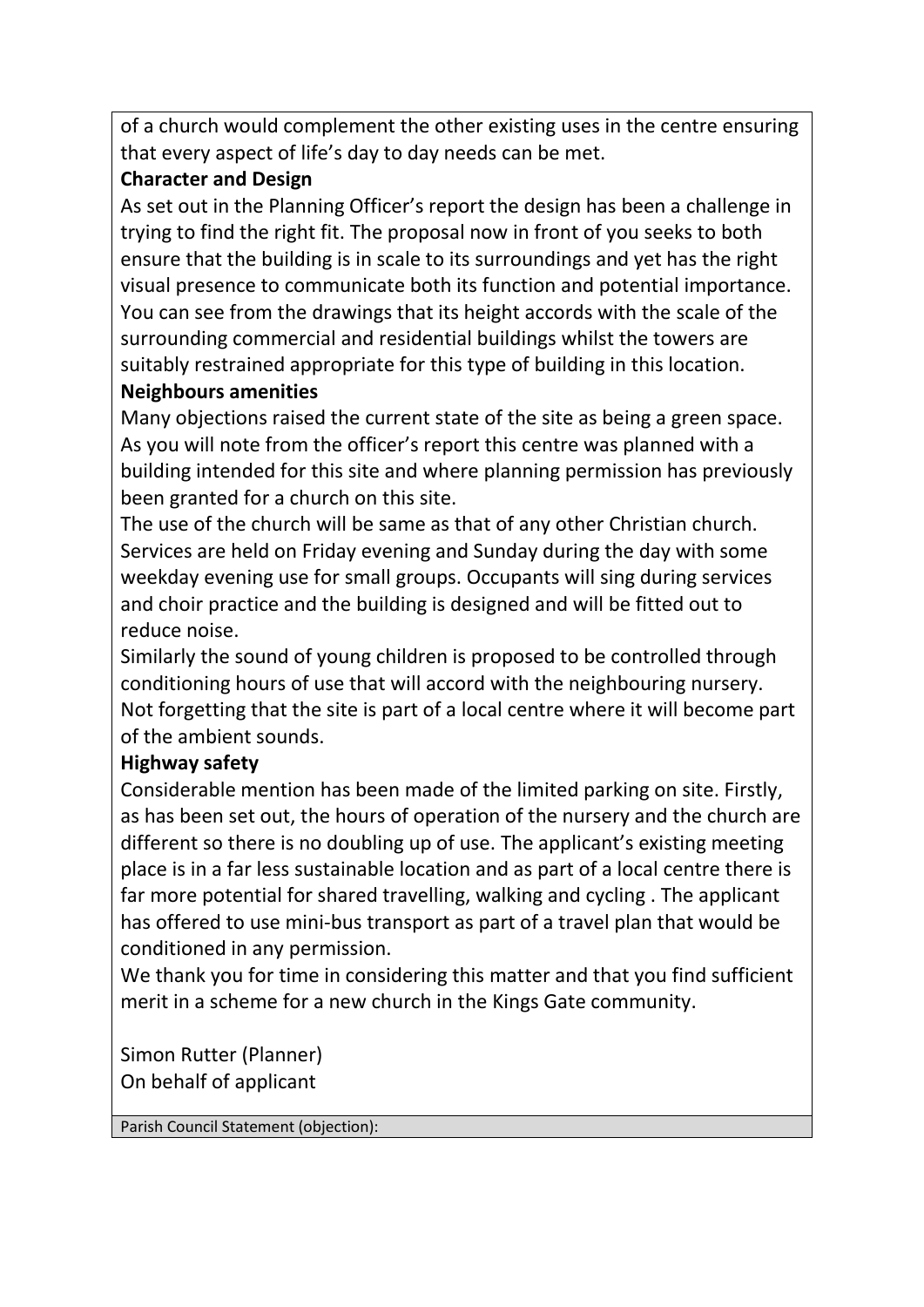# **Statement from Amesbury Town Council in objection to Planning Application 19/06605/FUL Land adjacent The Bowman Centre, Shears Drive, Amesbury, Salisbury, Wiltshire, SP4 7XT**

During the consultation phase of the planning process the Town Council submitted a number of objections to the proposal, the major points being:

### **Over development of the site by size of the proposed building.**

1, Probable overshadowing of the Bowman Centre building and garden. This cannot be quantified as the plans submitted are unclear on dimensions.

2, The positioning of the Nursery outdoor play area will produce noise levels that could affect users of the Bowman Centre hall and gardens.

3, The design and height of the building, which from the brief drawings available do not harmonise with other buildings and residential houses in the area.

4. That a shortfall of some 62 car parking spaces predicted would have a significant effect on the Archers Gate and Kings Gate area where car parking is already a problem.

5. There is a potential noise problem outlined in the application. If the application were to be approved then remedial action per the Hayes McKenzie report must be incorporated into the build.

Turning to the current position where the Planning application has been called in:

In an earlier report dated 3<sup>rd</sup> September 2019 by Wiltshire Council Highways, Sustainable Transport Group, states

**"Highways – Objection"**

**"For the reasons outlined above, the submitted parking assessment is considered inadequate and if a further/amended assessment is not forthcoming to address the issues raised, I recommend that this application is refused on Highway grounds for the following reasons;**

**1. The proposal does not make adequate provision for off-street parking facilities for the proposed development and will encourage parking on the adjacent roads, with the consequent interruption to the free flow of traffic and a detrimental effect on the safety for all road users in the local vicinity.**

**2. Inadequate information has been submitted to satisfy the Local Planning Authority that the existing and proposed car parking areas have sufficient capacity to accommodate the material increase in traffic likely to be generated by the proposed development.**

In the latest report encompassed within the Committee report dated  $25<sup>th</sup>$  June 2020 Highways offer:

**"No Objection subject to conditions"**

However, please note that within this summary, Highways gives the following information:

**"***The Bowman Centre car park is included in the car park capacity study, despite it being privately owned by the Town Council. Despite this, it is not possible with the information available to determine what number of spaces were vacant/ occupied in the Bowman Centre car*